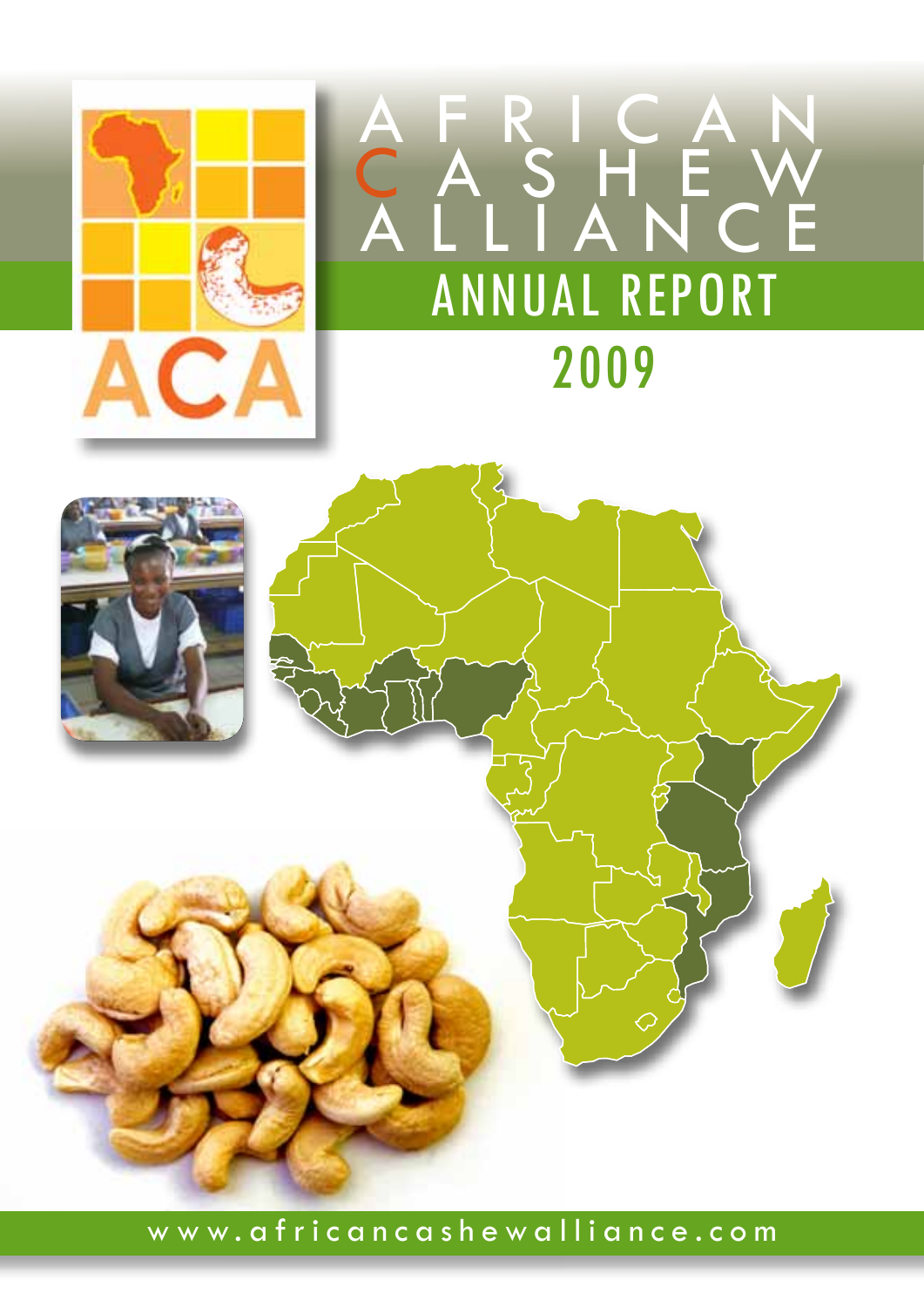# **Table of Contents**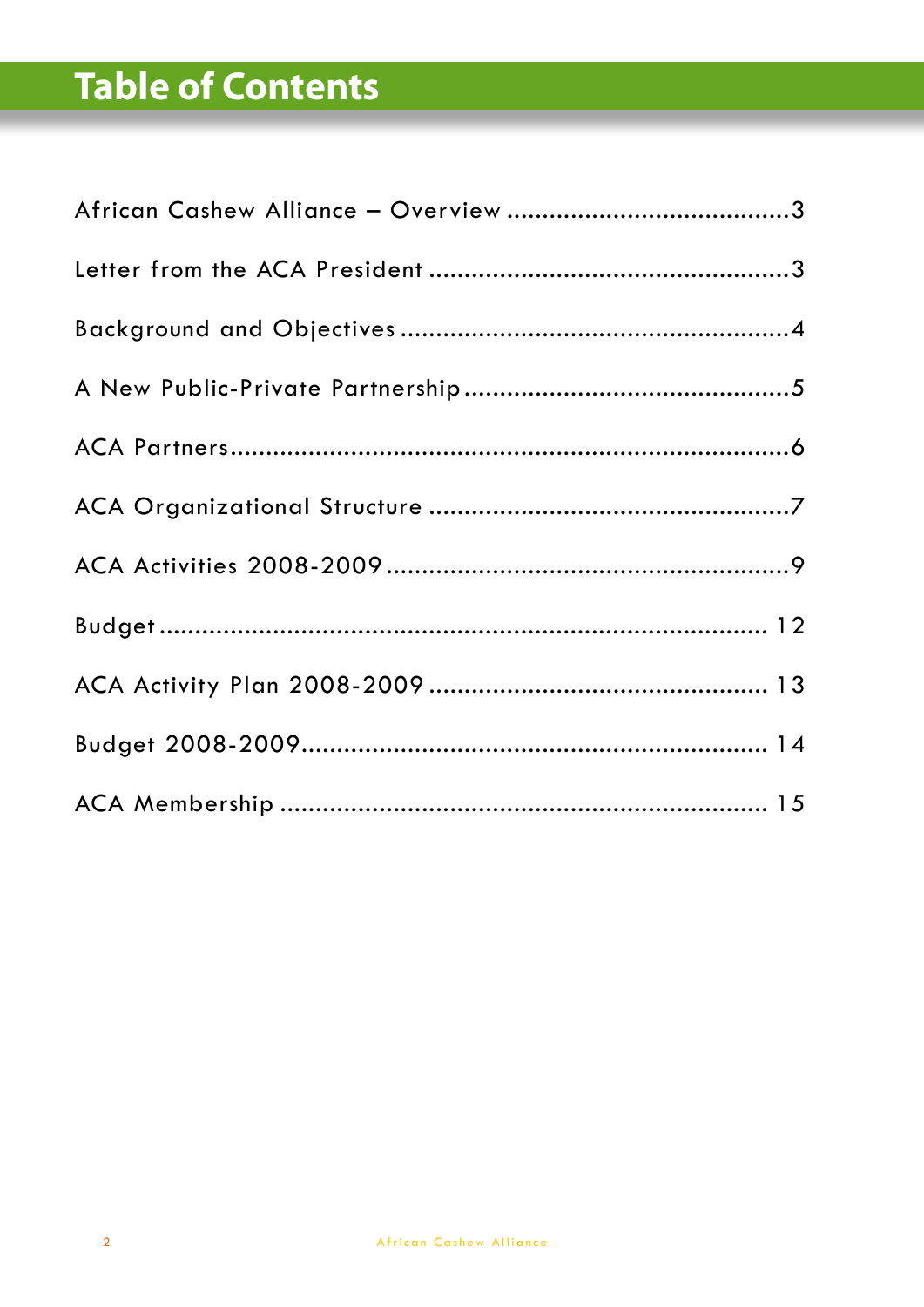### **African Cashew Alliance – Overview: Oct.08 -Sep. 09**

Public-private partnership founded in June 2005.

**Mission and Vision**: An internationally competitive African cashew industry.

**23 founding members**: International food trading and marketing companies, cashew processors and business associations, financial institutions, non-governmental organizations and bilateral development agencies. Represented and active in 11 African cashew countries and in Europe, US and India.

#### **In 2008-2009**:

60 paying member companies and organizations.

More than 60 partners organizations

Raised more than US\$ 280,000 from membership fees, sponsorships and in in-kind and volunteer contributions.

Trained more than 300 cashew stakeholders

The African Cashew initiative was launched, a 4 year project managed by German Technical Cooperation (GTZ) and funded by the Bill and Melinda Gates Fundation in Benin, Burkina Faso, Ivory Coast, Ghana and Mozambique.

### **Letter from the ACA President**

#### *September 30th, 2009*

Dear cashew colleagues and friends,

2009 will remain a turning-point year in the brief history of the ACA.

The launch of the African Cashew Initiative, with \$25 million in support from the Bill & Melinda Gates Foundation and \$25 million from the industry, adds a new dimension and new means to support and develop the cashew sector in Africa. Our organization benefits from this momentum and continues to grow and mobilize the cashew industry around the initiative in order to make the sector competitive and able to create more jobs and higher incomes.

In 2009, The ACA also increased its visibility and partnerships outside of Africa among stakeholders in the United States, India, Brazil and Vietnam.

These activities are allowing the ACA to meet the challenges facing the cashew industry and continue to provide services to stakeholders.

This report presents the broad outlines of our success in 2008 and 2009 and a sketch of our activities to realize our goals for 2010.

Thank you for your support,

Sincerely,



Best regards, *Carlos Manuel de Sousa Costa* PRESIDENT ACA EXECUTIVE COMMITTEE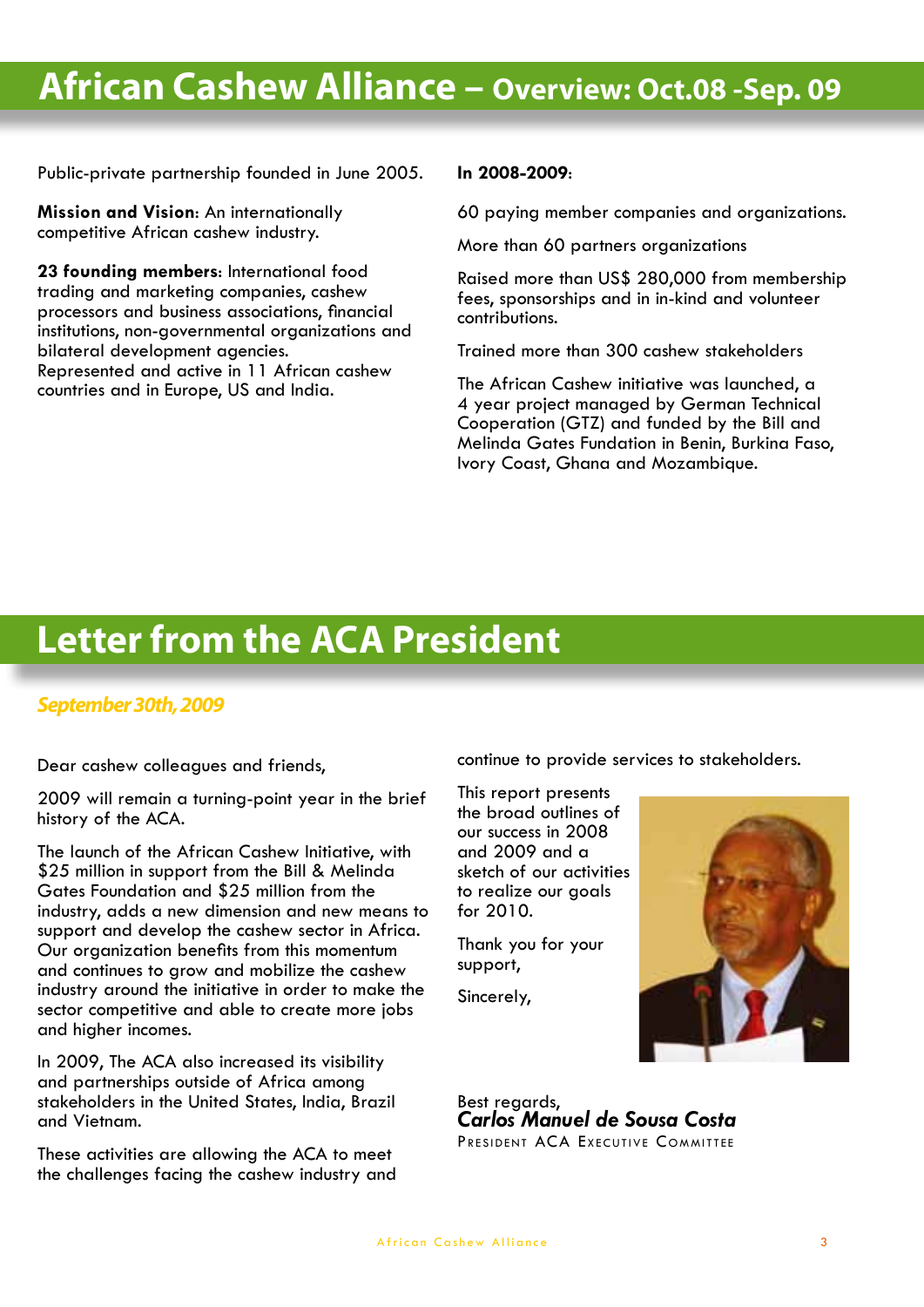### **African Cashew**

"Cashew helps combat poverty and where there is cashew, there is no hunger. Cashew is the most tasty and beautiful fruit tree in the world. None of it is wasted, everything is used."

*Jaime Tomas de Aquino, Brazilian cashew processor*

The potential of cashew for Africa is enormous. World production hardly meets a continuously rising demand, in particular from Asia's emerging economies. Consumption in Africa is expected to rise. More than 40% of the world's cashews are grown by Africa's one million cashew farmers. Only 12% of them are processed in Africa. If Africa's entire annual cashew production (800,000 MT in 2009) was processed locally, it would directly create at least 250,000 new jobs mainly for women in rural areas, as well as more ancillary businesses supporting the factories (packaging, transport, equipment, services, etc). A local processing industry would also increase farm gate prices for cashew farmers and stimulate them to improve the current quality and low yield.

### **Objectives**

- Increase the competitiveness of the African cashew sector.
- Increase farmer revenue
- Increase processing capacity, consistency and quality
- Promote African cashews internationally





#### *World Cashew production 2009 (MT)*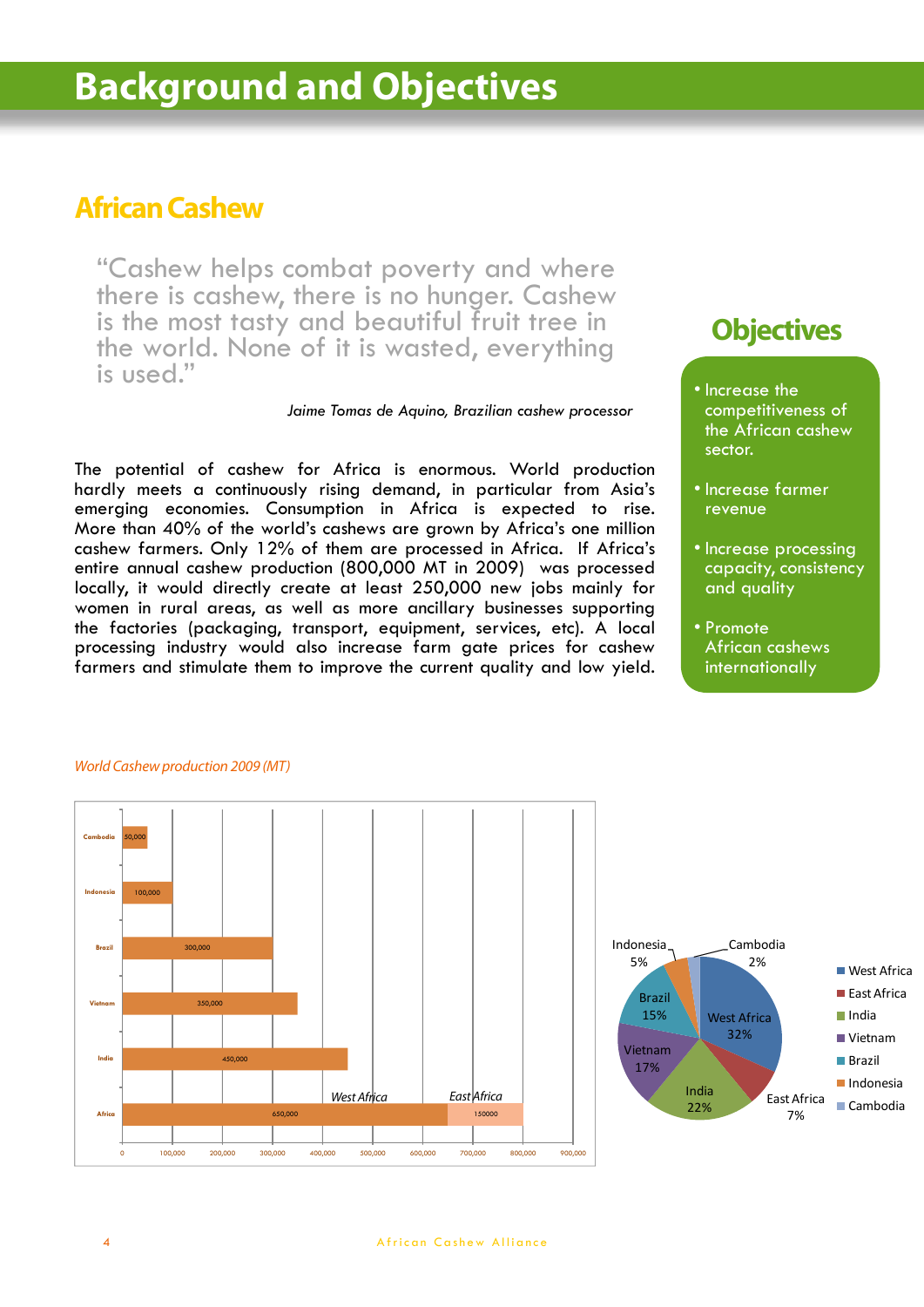## **A New Public-Private Partnership**

With such figures and facts in mind, cashew producers, processors, marketers and international food trading companies joined forces with government agencies to set up the African Cashew Alliance (ACA) in 2005.

The ACA promotes the African cashew industry from production to consumption. It enables cashew stakeholders to capitalize on the sector's potential for economic growth and employment. It seeks to increase cashew farmer income and processing capacity, boost cashew exports, improve the economic and political environment for the cashew sector and stimulate demand by promoting African cashews internationally.

The ACA's mission is to be the African cashew industry's **platform and facilitator** for **advocacy, information exchange, investment promotion and market linkage.** ACA's mission is based on 4 pillars :

- Develop and advocate country-specific cashew **policy** agendas.
- Facilitate **exchange of information**, best practices, benchmarks on cashew processing, production innovations, post-harvest handling and local trade facilitation
- Develop and implement interventions in support of the **competitiveness** of the African cashew industry



• Promote the African cashew industry to national and international markets

#### *The African Cashew Value Chain and Potential*

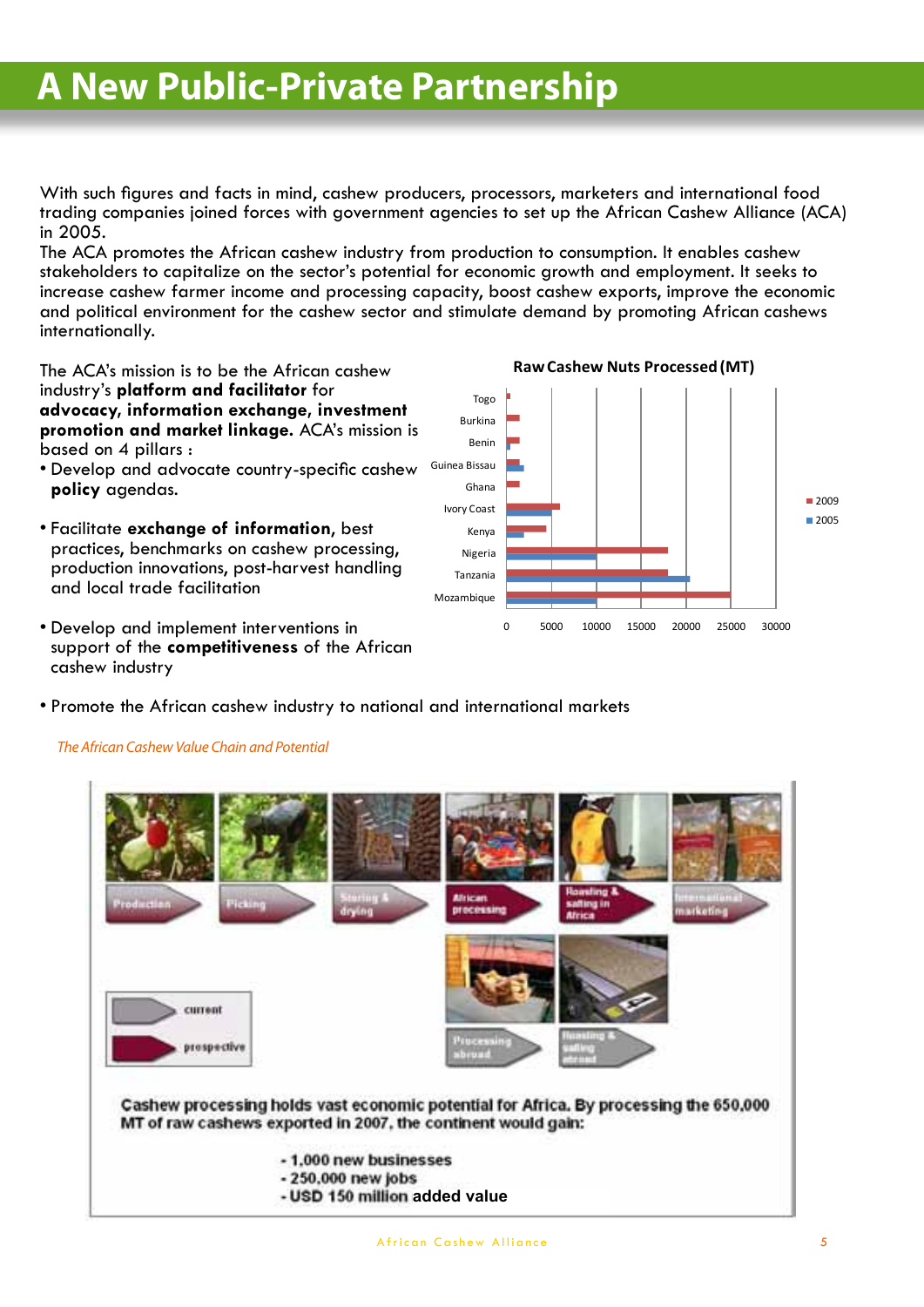## **ACA Partners**

The ACA Secretariat is hosted by USAID's West Africa Trade Hub in Accra, Ghana. Institutional funding is provided by USAID, Olam and GTZ through the ACi since February 2010. Members as well as partners support the ACA in techical assistance, trainings and conferences, and cashew market linkages:

Adventist Development and Relief Agency (ADRA) Agro Phen S.A. AICAJU AIMS Ltd Cashew Development Project – Central Bank of Nigeria Cashewnut Board of Tanzania Cashewnut Processors Association, Tanzania Comafrique **Costco** Ecobank Fairmatch Support German Technical Cooperation (GTZ) Global Trading Greylock INADES International Executive Service Corps (IESC) International Fund for Agricultural Development (IFAD) Intersnack Group KD Foods Kraft Foods LibertyCo Masasi Quality Farmers Netherlands Development Organization (SNV) Nigerian Export Promotion Council (NEPC) NMB Bank No Fiança Olam **Oltremare** Richard Franco Agency RONGEAD Royal Ahold Senegal Accelerated Growth and Increased Competitiveness Project (SAGIC) Société Ivoirienne de Transformation d'Anarcade (SITA) Sotria-B Sustainable Tree Crops Program (STCP) **TechnoServe** Trade and Investment Program for Competitive Export Economy Ghana (TIPCEE) US Peace Corps Western India Cashews Wula Naafa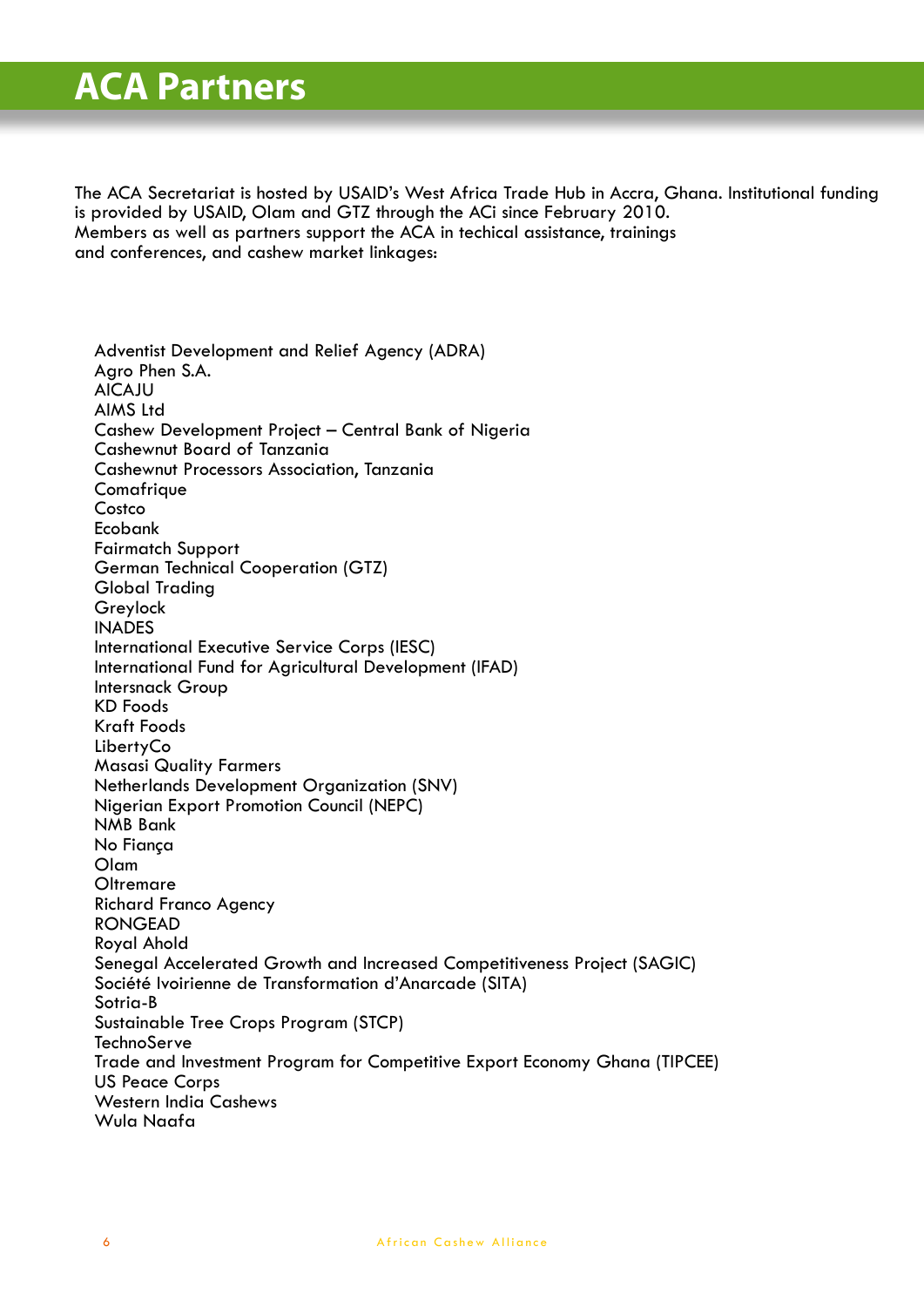**The Executive Committee** (**EC**) creates strategy, provides direction and industry information. The EC has a networking and fundraising role and promotes ACA membership. It meets twice a year and is elected for two year terms by the ACA membership. The EC consists of five private sector representatives from African cashew countries and two international companies with investments in African cashew. It elects a president for the duration of its tenure.

**The Advisory Board** consists of delegates from organizations providing more than USD \$50,000 of funding per year. The Board has veto rights regarding the use of the ACA funds and provides guidance on ACA programming.

**The Secretariat** manages program development and implementation, and is responsible for the daily ACA operations, including activities, event management, marketing & promotion, communications, elections, membership and fundraising.

**The Steering Committee** provides input and is responsible for presenting proposals and countryspecific information to the Executive Committee. It consists of the National Representatives elected by ACA National Committees.

**ACA National Committees** consist of cashew stakeholders of each cashew producing country in Africa, newly established or on the basis of existing structures. Their role is to disseminate information on relevant cashew developments, promote the ACA to policymakers and donors and to elect two national representatives to participate in the Steering Committee for a 3 year term.

**ACA Members**: Members are individuals or private or public institutions involved in the cashew sector. They pay an annual membership fee. Every two years ACA members elect the Executive Committee.



*A n e w N a t i o n a l C o m m i t t e e h a s b e e n e l e c t e d i n I v o r y C o a s t i n M a y 2 0 0 9*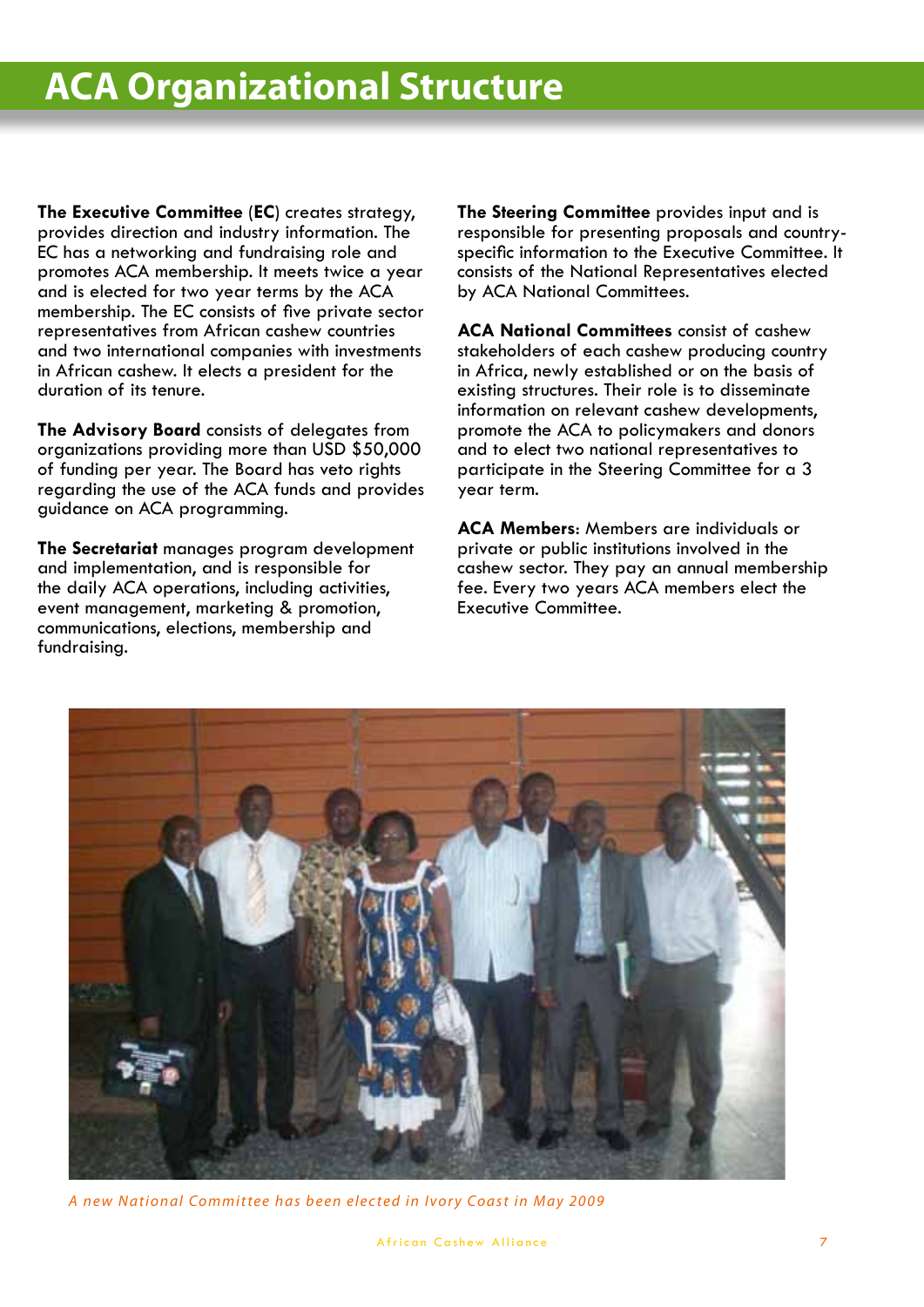## **ACA Organizational Structure (***continued***)**



*ACA Secretariat, Executive Committee and Advisory Board (L to R): D. Mritunjay, M. Touré, C. Dahm, C. Costa, U. Sabel-Koschella , V. Adams, M. Bickel, I. Kilangi, K. Blokland, S. Pal, M. Mendonca.*



#### 8 A frican Cashew Alliance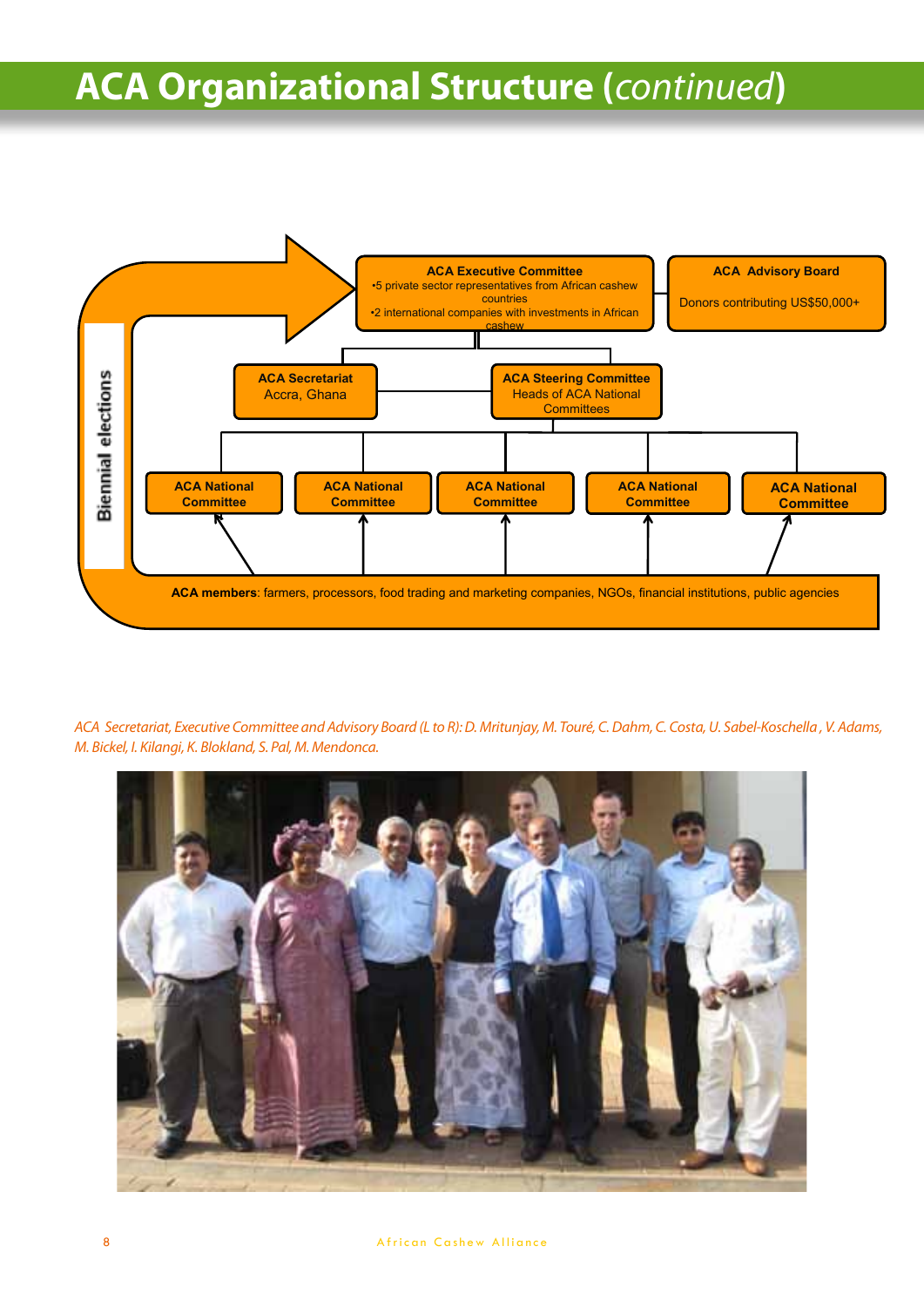## **ACA Activities 2008-2009**

#### **Strengthening ACA Governance and Brand**

Elected a National Committee and representatives in Ivory Coast to promote the interest of the industry along the value chain in Côte d'Ivoire.

Organized ACA Annual Conference in Abidjan, Ivory Coast (Sept 1-3, 2009) with 230 participants from 24 countries.

Convened ACA Executive Committee meeting (March/Aug 2009)

Convened ACA Steering Committee meeting with country updates from national committees (Aug 31, 2009)

Recruited 52 new paying members of the Alliance

Recruited a full-time Office Manager to support the ACA Secretariat and provide support to members (June 2009)



*Cashew farm in Greater Accra Region*

#### **Promoting African Cashews and Value Chain Linkages**

Participated and exhibited at Annual Peanut and Tree Nut Processor Association (PTNPA) convention in Port Lucaya, Bahamas (Jan 17-20, 2009), 300 participants from US nut businesses.



*ACA Managing Director, Christian Dahm presented ACA at the INC congress in Monaco, may 2009*

Presented the ACA at the annual meeting of the Association of Food Industry (AFI) in Naples, Florida, US (Apr 30, May 1rst 2009), 150 participants.

Presented the ACA at the International Nut and Dried Fruit Council (INC) Fundqtion's XXVIII World Nut & Dried Fruit Convention in Monaco, Principauté de Monaco (May 29-31, 2009), 600 participants.

Attended at the Conference of " Association pour le Developpement de la Filiere Anacarde en Afrique" in Abidjan, Côte d'Ivoire (May 12-14 2009), 100 participants.

Discussions on a World Cashew Organization were held in Abidjan during the Conference (Sep 2009)

Exhibited at the Summer Fancy Food Show in New York, US (Jun 28-30, 2009) with two Nigerian companies, one Ghanaian and one Ivorian.

Technical assistance to six processing companies in Benin, Burkina Faso, Côte d'Ivoire and Ghana with production planning, financial and management improvements.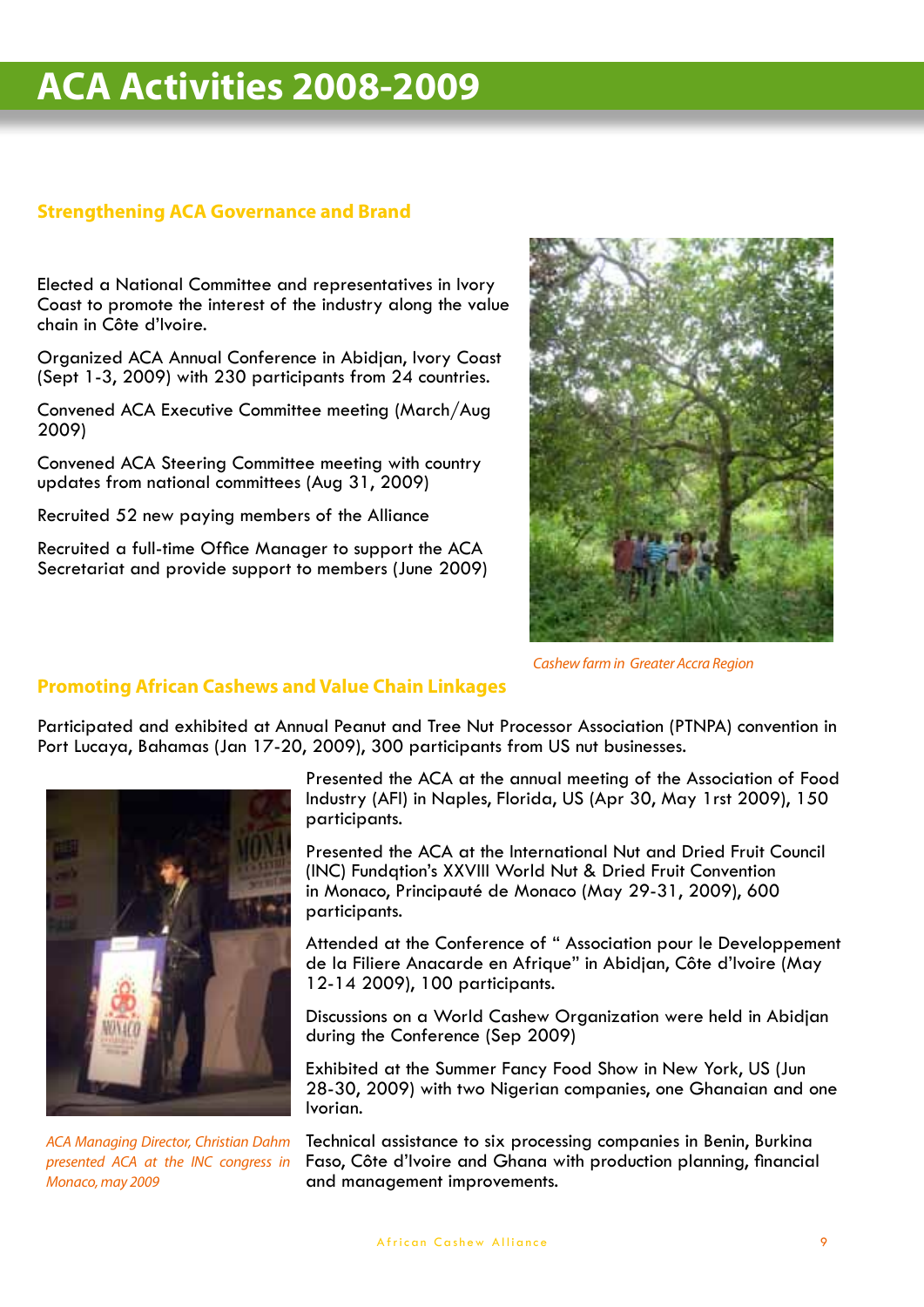## **ACA Activities 2008-2009 (***continued***)**

Technical assistance and information to potential investors in the cashew value chains of Ghana and Côte d'Ivoire.

Technical assistance to Ghanaian processor in signing an MOU with cashew farmers from the Jamman South district Ghana.

Buyer and technical assistance visits to assess cashew kernel sourcing in Benin, Burkina Faso, Côte d'Ivoire, Ghana, Togo and Nigeria.



*ACA member processing facility in Burkina Faso*

Between October 2008 and Septemner 2009, West African cashew companies realized US\$3.7 million in exports, versus US\$ 3.1 million in the year before.

#### **Disseminating Information and Training**

Presentation to TIPCEE (Trade and Investmernt Program for Competitive Export Economy) cashew workshop in Ghana, including preparations for launching an ACA National Committee in Ghana.

Participated in discussions on a new Cashew institute and Cashew investment policies and laws at a Conference of the National Cashew commission of Guinea-Bissau.

Provided a report on cashew's role in food security to be presented to a Parliamentary Group of the United Kingdom's conducting an enquiry into UK's role in addressing the global food crisis.

Disseminated of new cashew food safety reauirements by the AFI and possibilities for implementing them in Africa.

Conducted a study of transport cost for cashew in Côte d'Ivoire, Burkina and Ghana.

Circulated 2 newsletters in English, French and Portuguese to its database of 1000+ cashew stakeholders worldwide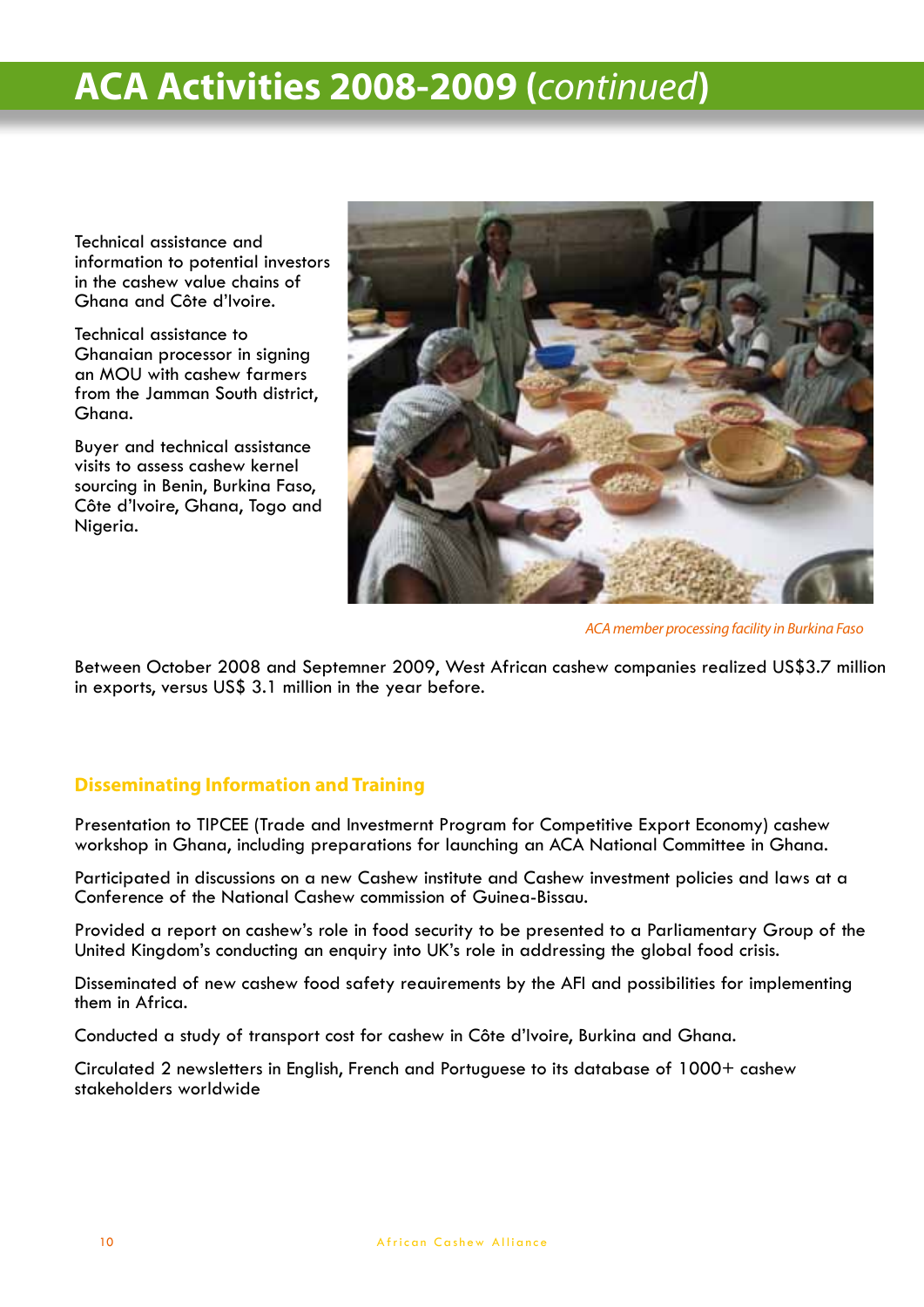#### **African Cashew initiative**

In April 2009, The ACA along with the GTZ-led consortium launched the African Cashew Initiative (ACi). The Bill and Melinda Gates Foundation provided \$25 million to support this initiative. Led by German Technical Cooperation the project is implemented by Aca together with Technoserve and Fair Match Support.

The main goal of the African Cashew initiative (ACi) is to increase the competitiveness of African cashew production and achieve a sustainable reduction in poverty in the five projectcountries: Benin, Burkina Faso, Côte d'Ivoire, Ghana and Mozambique. Through a combination of strategies, the initiative will help 150,000 cashew farmers add at least US\$100 to their annual income within four years.

The project will alsocreate 5,500 new jobs in cashew nut processing  $-70\%$  of them for women – providing an average annual income of US\$900 per job. In addition, ACi will work to increase the rate of raw cashew nut processing by at least 10 % in each of the five countries.

The ACA will introduce an African cashew wholesale brand under the project, certifying premium quality and food safety standards.



*The African Cashew Initiative (ACi) has been launched in March 2009 in Ghana., all the implementing partner at the launching in Mim*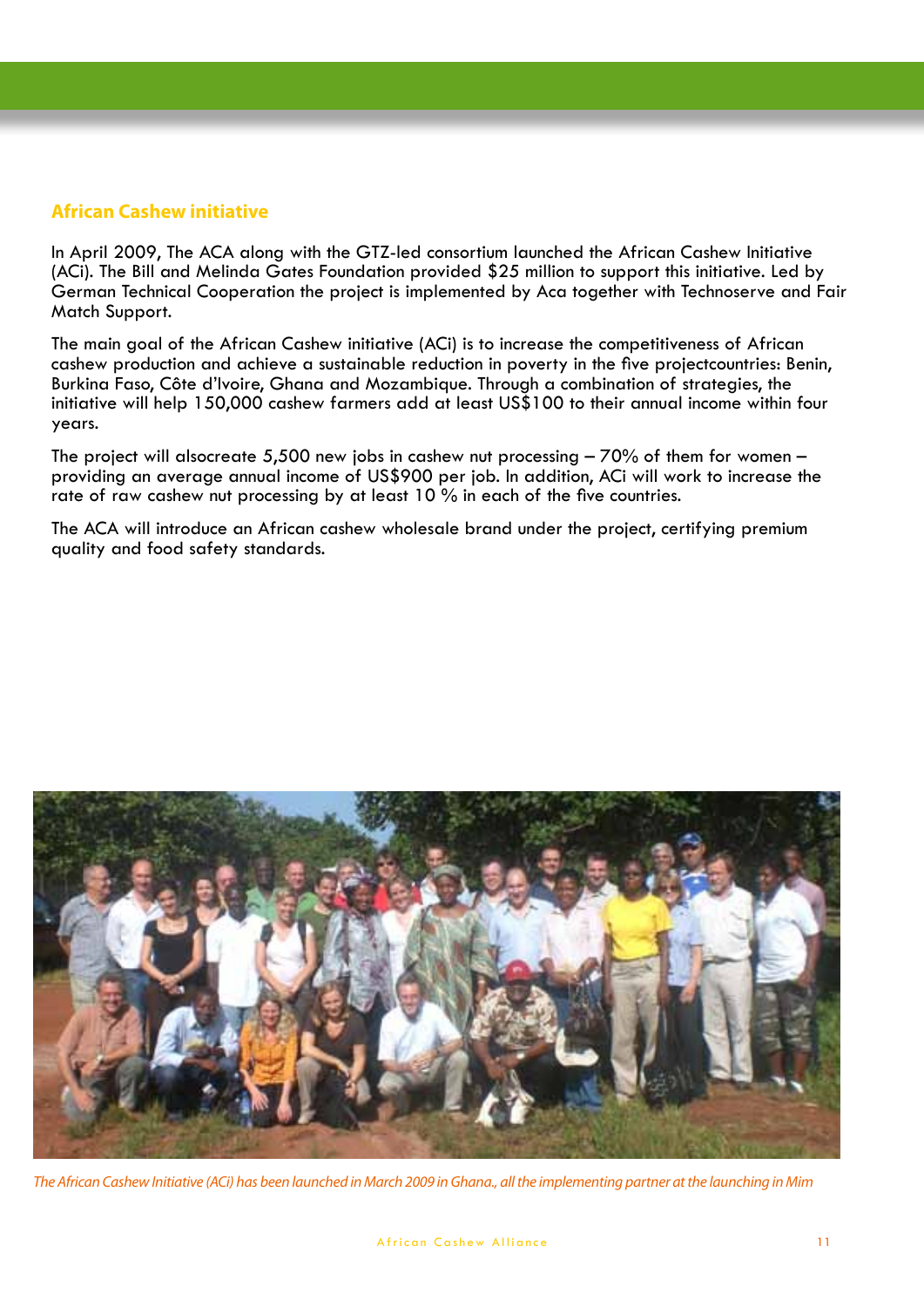| <b>ACA BUDGET ITEM</b>                               | <b>ACI</b> | <b>USAID</b> | <b>PRIVATE</b><br><b>CONTRIBUTIONS*</b> | <b>TOTAL</b> |
|------------------------------------------------------|------------|--------------|-----------------------------------------|--------------|
| Secretariat Management and<br>Administration         | 31,006     | 34,292       |                                         | 65,298       |
| <b>Annual Conference</b>                             | 17,435     | 22,971       | 105,000                                 | 145,406      |
| International Promotion of<br><b>African Cashews</b> | 42,701     | 81,574       | 42,000                                  | 166,274      |
| Consulting, Technical Assistance<br>& Training       | 37,376     | 65,275       | 5,200                                   | 107,852      |
| Information Dissemination &<br>Communication         | 4,256      | 27,346       | 43,000                                  | 74,602       |
| Subtotal                                             | 132,774    | 231,458      | 195,200                                 | 559,432      |
| Percentage                                           | 23,7%      | 41,4%        | 34,9%                                   |              |
| <b>TOTAL</b><br><b>CONTRIBUTIONS</b>                 |            | 559,432      |                                         |              |

\* \$35,900 and \$80,000 were raised from membership dues and sponsorships respectively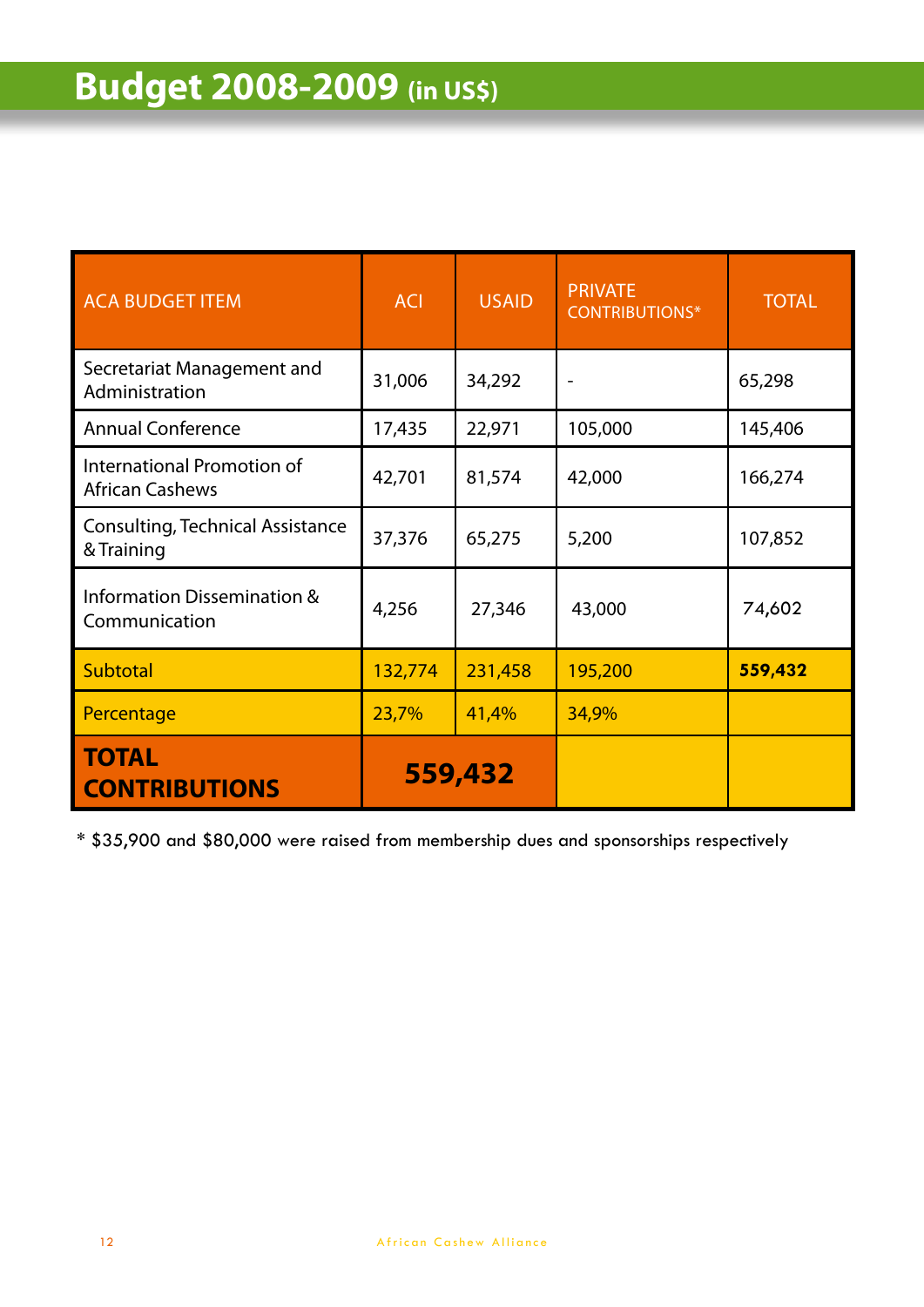## **ACA Activity Plan 2009-2010**

#### **Strengthening ACA Governance and Brand**

Active ACA National Committees and representatives in Benin, Burkina Faso, Côte d'Ivoire, Guinea-Bissau, Nigeria and Senegal

Convene ACA Executive Committee meetings

Convene ACA Steering Committee meeting

Engage EC members in ACA awareness raising and membership campaign

Register ACA as a non-profit organization in the US

Recruit 25+ new paying ACA members

#### **Promoting African Cashews and Value Chain Linkages**

Attend, present and exhibit at 5 trade fairs, food shows or conferences

ACA Annual Conference 2010

Buyer and investor visits

Facilitate strategic partnerships between cashew value chain patners, in particular exporters-buyers and farmer processor linkages

Produce a cashew promotion film

#### **Information and Training**

Cashew promotion events

Banker and processor trainings

Develop and publish cashew expert database, including information on quality, management, processing techniques, packaging, sanitary standards, certification

Facilitate access to trade finance: review requests, hold trainings in National Meetings

Investment guide

Circulate four newsletters in English, French and Portuguese to 1,000+ stakeholders

#### **Improving the Policy Environment for Cashew**

Develop action plans and recommendations at national meetings

Compile policy priorities for farmers and processors and disseminate

Prepare an inventory of policy measures supporting the cashew sector

Conduct policy advocacy mission to cashew countries and disseminate success stories and best practices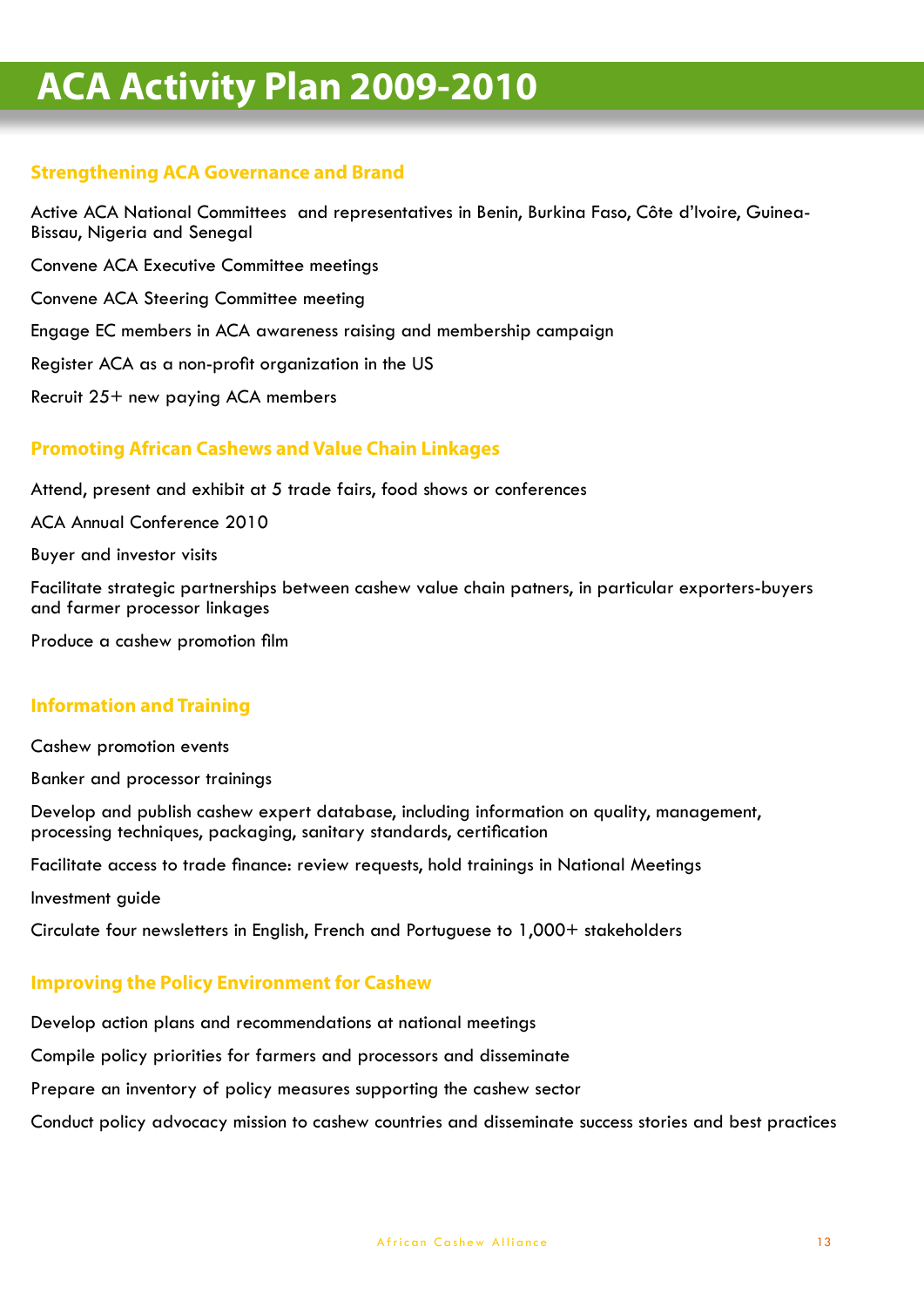# **Projected Budget 2009-2010 (in US\$)**

| <b>ACA BUDGET ITEM</b>                               | <b>ACI</b> | <b>USAID</b> | <b>PRIVATE</b><br><b>CONTRIBUTIONS*</b> | <b>TOTAL</b> |
|------------------------------------------------------|------------|--------------|-----------------------------------------|--------------|
| Secretariat Management<br>and Administration         | 128,772    | 14,500       | 16,000                                  | 159,272      |
| <b>Annual Conference</b>                             | 7,000      | 15,000       | 110,000                                 | 132,000      |
| International Promotion of<br><b>African Cashews</b> | 80,936     | 37,650       | 72,900                                  | 191,486      |
| Consulting, Technical<br>Assistance&Training         | 67,787     | 143,500      | 24,400                                  | 235,687      |
| <b>Information Dissemination</b><br>& Communication  | 93,066     | 5,600        | 42,000                                  | 140,666      |
| Subtotal                                             | 377,562    | 216,250      | 265,300                                 | 859,112      |
| <b>TOTAL</b>                                         | 859,112    |              |                                         |              |

\*ACA has already received a \$30,000 sponsorship from Olam to partly finance ACA activities for the year 2010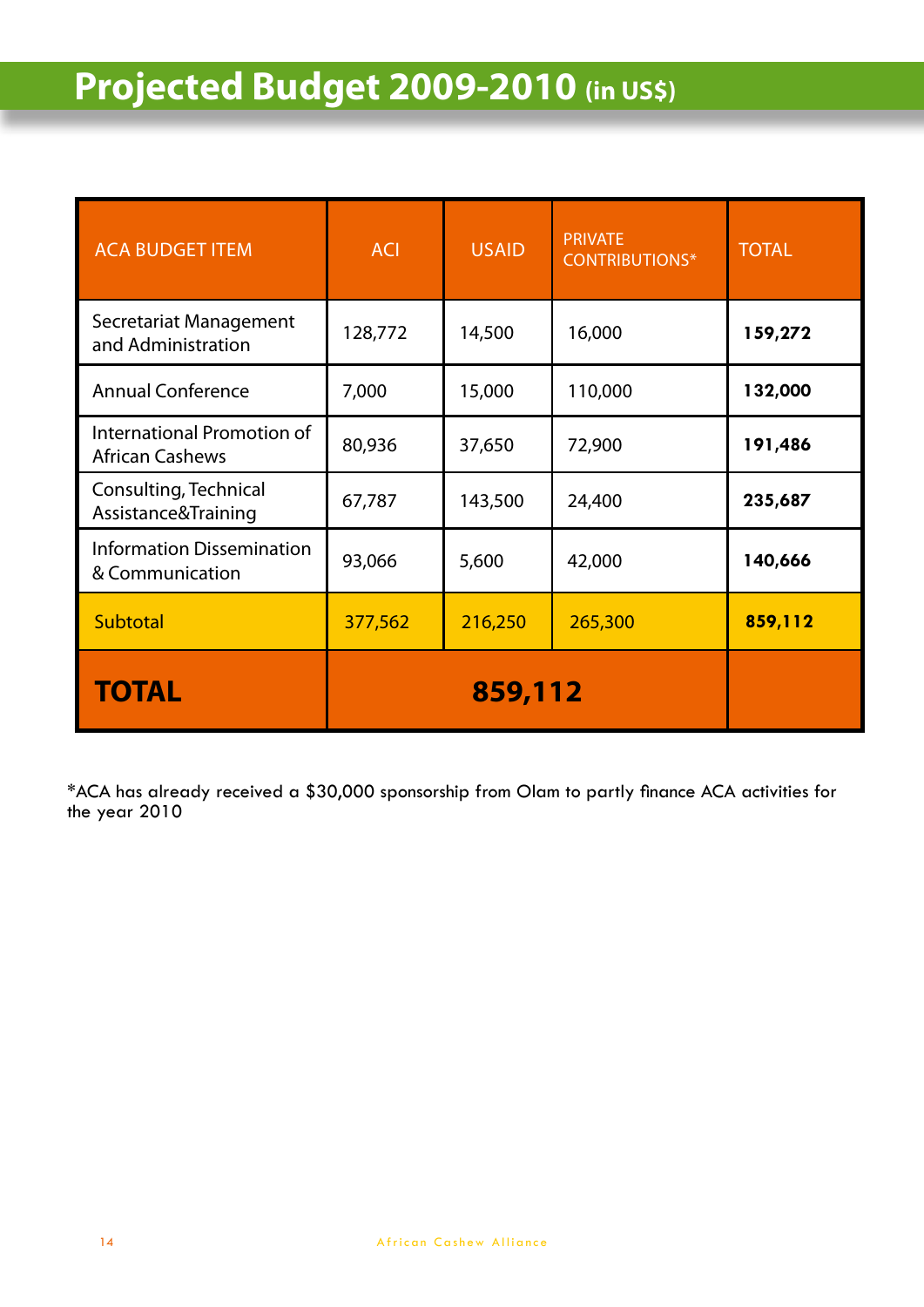The ACA is the key agency for exchanges, information and assistance on building the African cashew sector. It links investors, financial institutions, trading companies, marketers, retailers, processor and farmer associations, governmental authorities and cooperation organizations around the world.

Increased production, high-quality standards, stable supply and demand, improved communication and logistics and added value are in the interest of all African cashew stakeholders. It requires coordination, cooperation and investments along the entire cashew value chain. The ACA provides technical expertise for increasing cashew production, obtaining certification and to improve and invest in processing capacities. It facilitates business contacts and promotes African cashew globally. As a strong Alliance of reputable international and African players in the international markets, the ACA works with governments and advocates and works towards a cashew-friendly business environment around the world.

Anyone with an interest in cashew business is welcome to join and benefit from the ACA's services.

### **ACA Services for Members**

ACA member website login with direct access to ACA membership database

Profile your company on the ACA members website

Support in finding business and investment partners from ACA's network of 1000+ cashew contacts

Information on market developments, technical issues, policy matters and assistance programs

ACA newsletter with updates from African cashew countries, international specialists and upcoming events

Use the ACA logo on your website

Stand for election in ACA' s Executive Committee

Participate in elections to the Executive Committee

Membership Certificate

### **Annual Fees**

| <b>US\$200</b> | Small enterprises, farmer organizations and non-governmental organizations with<br>annual turnover/budget < US\$100,000 |
|----------------|-------------------------------------------------------------------------------------------------------------------------|
| <b>US\$500</b> | Enterprises and organizations with annual turnover/budget from US\$100,000-<br>1,000,000                                |
| US\$1000       | Large enterprises/organizations with annual turnover/budget >US\$1,000,000                                              |
| US\$2000       | Organizations/Companies registering 2-4 country offices                                                                 |
| US\$2,500      | Organizations/Companies registering 5-10 country offices                                                                |